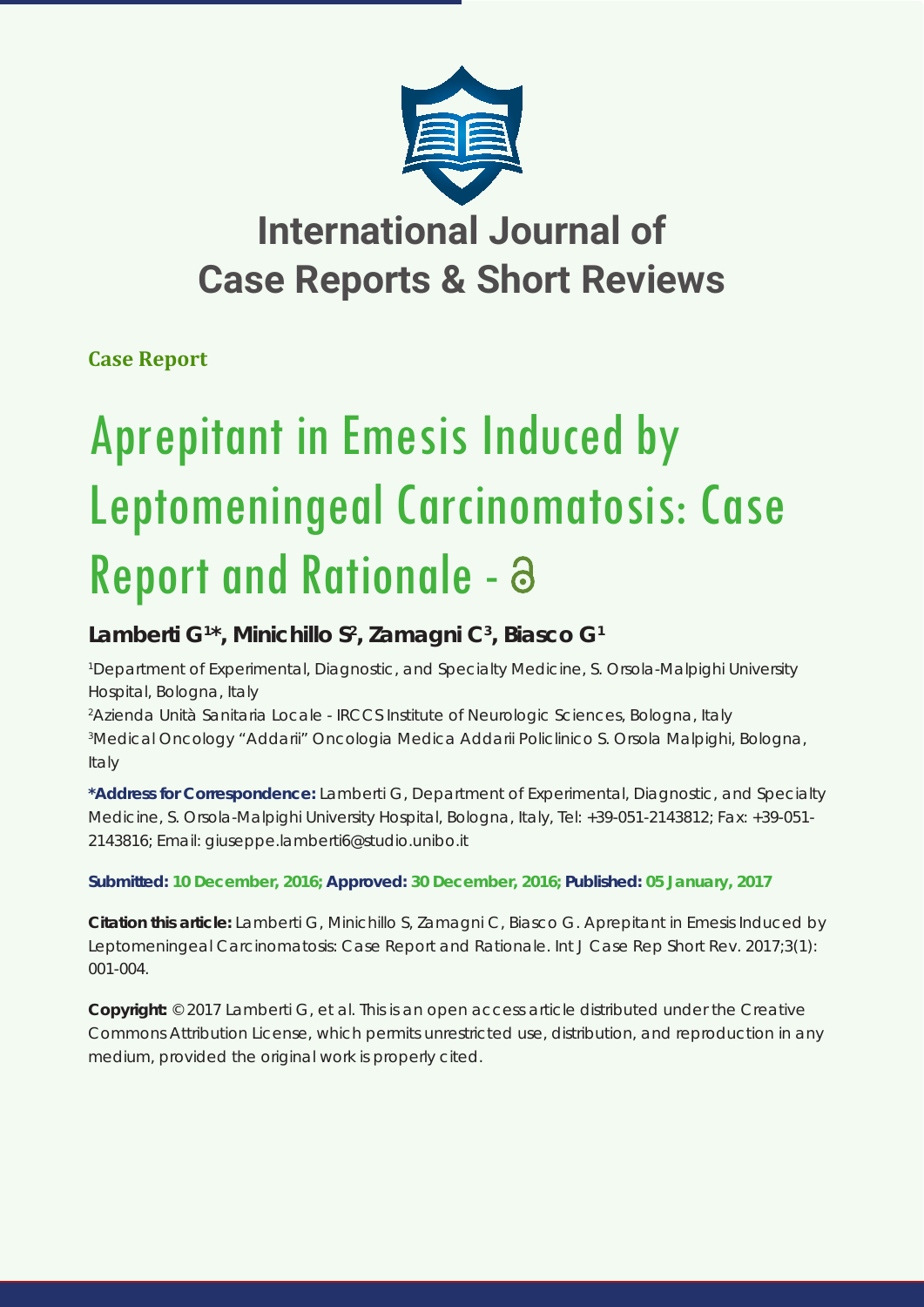## **SeiRes** ture

## **ABSTRACT**

**Introduction:** We report the case of a young woman affected by emesis refractory to antiemetic drugs, but that temporarily responded to aprepitant, and the possible biological rationale.

**Case Report:** A 37-year-old woman affected by breast cancer presented with worsening pulsating headache. Leptomeningeal metastases were diagnosed and she rapidly developed nausea and vomiting. Vomiting was unresponsive to antiedemigen and specific antiemetic treatment. Patient underwent chemotherapy administration and aprepitant was given as off-label CINV prevention therapy. The following 6 days were characterized by complete control of vomiting (no episodes, no rescue therapy). After that time vomiting resumed.

**Discussion:** We hypothesize that the emesis-free period in the patient was due to aprepitant action at a level in emetic circuitry different from other drugs previously administered that had proved ineffective. Our hypothesis is supported by a biological, anatomic and functional rationale in preclinical and clinical studies, which are presented, and by another analogue report in literature.

**Conclusion:** Aprepitant might have a role in management of emesis from causes other than CINV, within both the palliative and supportive care setting. Further proof-of-concept investigation is needed.

**Keywords:** Aprepitant; Vomiting; Emesis; Leptomeningeal Carcinomatosis; Emetic Circuitry; NK1 Receptor

## **INTRODUCTION**

Clinical trials on emesis control in Medical Oncology are focused almost exclusively on Chemotherapy Induced Nausea and Vomiting (CINV). Despite great improvement in CINV management in the last 20 years, less is known about emesis induced by other causes. The etiological-based approach in the choice of the anti-emetic drug is a useful overall framework and remains the recommended practice in most current guidelines [1]. However, patients with Central Nervous System (CNS) metastases causing symptoms, such as vomiting, are systematically excluded from clinical trials, in order to avoid biases. All of these contribute to a generalized lack of evidence that results in the impossibility of making an aware therapeutic choice [2–4]. Aprepitant is an orally administered highly selective antagonist of Substance P (SP) on Neurokinin-1 (NK1) receptor. It is registered for use in CINV prevention in chemotherapy regimens with high and moderate emetogenic potential. It is given orally at 125 mg on the first day of therapy (with 12 mg Dexamethasone and 8 mg Ondansetron), and 80 mg on the two subsequent days (with 8 mg Dexamethasone). Randomized placebo-controlled phase III trials showed that aprepitant protected from acute and delayed CINV: this effect is more evident starting from 12-18 hours from chemotherapy administration and lasts until the fifth day from chemotherapy [2–4]. Aprepitant is also approved in some countries as 40 mg oral administration before abdominal surgery for the prevention of Post-Operative Nausea and Vomiting (PONV).

Here is a brief case report on a woman with breast cancer in which emesis was not controlled, except for a few days following the administration of aprepitant, which was given as off-label CINV premedication.

#### **CASE REPORT**

A 37-year-old woman presented in July 2015 with worsening pulsating headache in the previous few days. She suffered from chronic sinusitis, but reported this headache to be different from her usual headache. She had been diagnosed with Her-2 positive cancer of her left breast two years before. Last evaluation by mean of Computed Tomography (CT) scans in January 2015 was negative for local and distant disease recurrence.

On physical examination, Brudzinski's sign was positive, without focal neurological deficits, fever, vomiting or nausea, suggesting meningeal involvement. A contrast-enhancing lesion was present in the left Cerebellar hemisphere in brain CT scans.

A contrast magnetic resonance imaging of the brain confirmed the subcortical cerebellar lesion characterized by ring-enhancement and mild surrounding edema. There was also remarkable leptomeningeal enhancement over the left cerebral hemisphere and the cerebellar folia, suggesting meningeal carcinomatosis (Figure 1). The diagnosis was confirmed through cytologic analysis of liquor. No other disease localizations were shown by total body CT scans.

Antiedemigen Intravenous therapy with mannitol 18% and highdose Dexamethasone was started. Despite therapy and improvement of headache, there was a fast worsening of patient's general conditions due to severe lower limbs asthenia, prostration and recurring episodes of vomiting, especially in early morning hours, sometimes preceded by nausea and not associated with food assumption.

Antiemetic therapy with intravenous methoclopramide was started, but it was then refused by the patient due to a not better defined sensation of general and psychological malaise, possibly due to a psychogenic component. Intravenous ondansetron was prescribed as rescue therapy, without benefit.

In agreement with her Oncologist, patient underwent first dose of first-line chemotherapy with docetaxel, trastuzumab and pertuzumab



**Figure 1:** Contrast brain MR Scans. Leptomeningeal thickening and remarkable contrast enhancement (Arrows) over the Cerebellar folia (A. Axial Scans) and the left Cerebral hemisphere (B. Coronal Scans).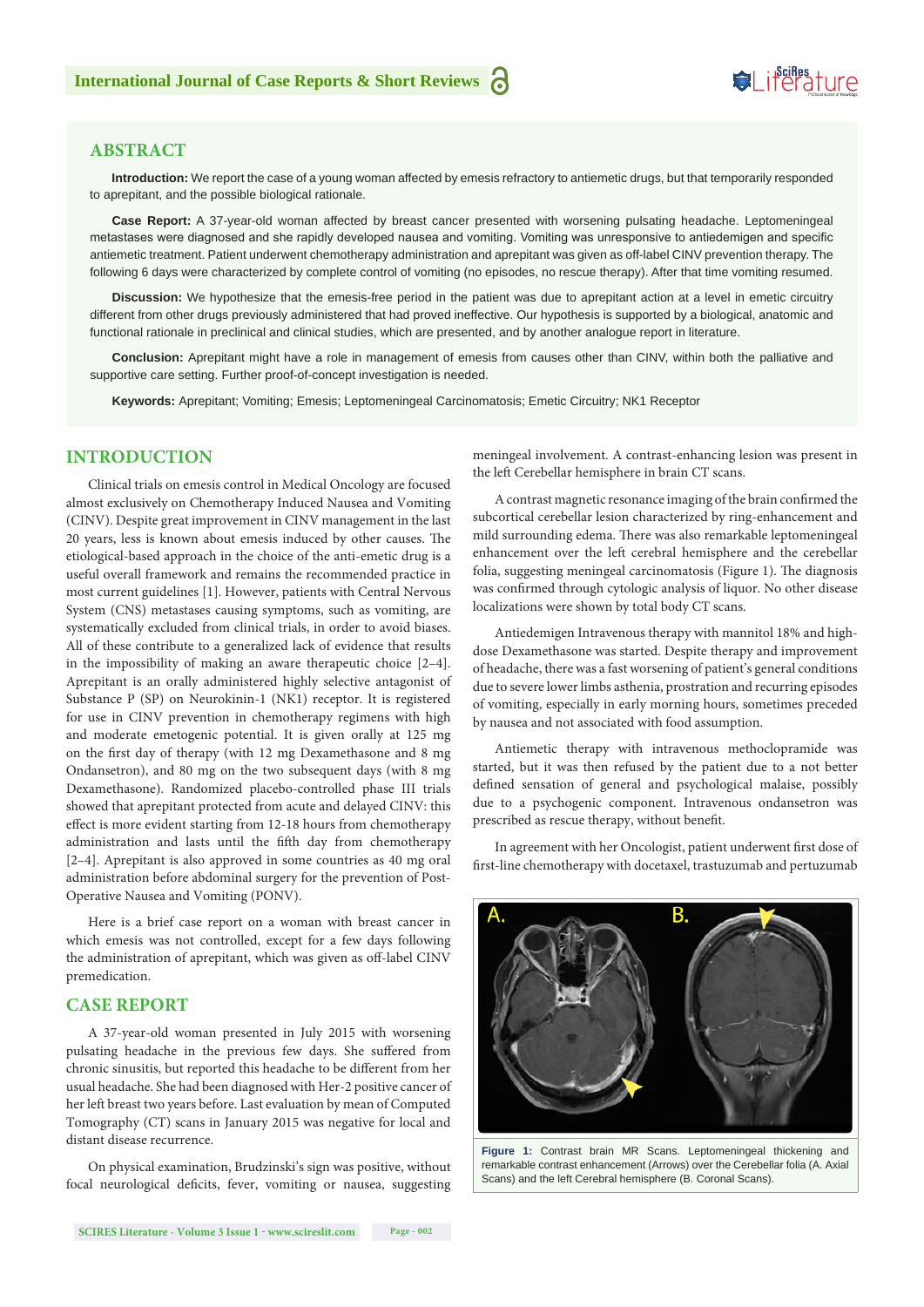#### **International Journal of Case Reports & Short Reviews** Ы

with palliation intent. The patient had been and still was experiencing nausea and several vomiting episodes per day, and, as mentioned above, she was intolerant to methoclopramide and already assuming dexamethasone and ondansetron with poor benefit on emesis. Oral aprepitant was given off-label for CINV prevention (125 mg on day 1 and 80 mg on days 2 and 3), even though the chemotherapy regimen chosen had low emetogenic potential. Antiedemigen therapy was continued, but the steroid dose was reduced first to 16 mg daily, and then to 12 mg daily because of a psychotic episode.

For the six days following chemotherapy administration, the patient's general conditions were stable, but she was free from emesis for the first time from hospitalization: no vomiting occurred and no rescue therapy was needed.

On the seventh day from chemotherapy, vomiting relapsed and later the same day the patient started palliative whole brain irradiation. In particular, subsequent episodes occurred when shifting from clinostasis to seated position and vice-versa and during her transportation to the Radiotherapy department.

In a further attempt to control relapsed emesis, intravenous 8 mg Ondansetron was administered every 8 hours; after a few days, due to poor results in emesis control and onset of constipation, Ondansetron was replaced by intravenous 50 mg Alizapride three times a day.

Patient was discharged at home a few days after she had completed scheduled radiotherapy; all her symptoms improved but emesis, which persisted with one to two vomiting episodes per day. She died three months after discharge.

#### **DISCUSSION**

Leptomeningeal Carcinomatosis (LC) is common in breast cancer patients treated with anti-Her-2 therapies in the adjuvant setting [5]. This can be ascribed to prolonged survival with therapies targeting Her-2 receptor together with the poor penetration of such drugs (i.e. Trasuzumab) through the Blood-Brain Barrier (BBB).

Frequent presenting symptoms of LC are headache, pain, signs of intracranial hypertension, e.g. nausea vomiting and dizziness, and of meningeal irritation [6]. Diagnosis is based on high clinical and/or imaging suspicion and is confirmed by liquor cytology.

In our patient, the cause of emesis was LC rather than the brain metastasis, given the limited brain parenchyma involvement, the mild surrounding edema and the scarce response to steroids and mannitol. Nausea and vomiting are also more frequently associated with LC than brain metastases. [7, 8].

Nausea and vomiting in LC are caused by a combination of intracranial hypertension, meningeal irritation and release of chemicals from cancer cells in liquor.

Multiple observations suggest a role for aprepitant on the control of emesis in the patient. First of all, the temporal correlation between drug administration and vomiting response for the following six days. Duration of vomiting response was comparable to the five-day emesis protection granted by aprepitant in phase III clinical trials [2]. It was also the last antiemetic drug administered, while steroids dose was already being reducing.

Resolution of headache with steroids and mannitol can be considered as a sign of lowering intracranial hypertension, so persistence of symptoms may be due to other factors.

Response to chemotherapy is another possible cause for the temporary vomiting response. However, it has to be considered that other symptoms didn't improve (i.e. pain, lower limb asthenia, prostration) until radiotherapy started, the short delay between chemotherapy administration and symptoms relief, poor BBB crossing by chemotherapy drugs, and subsequent survival. As reported in literature, in fact, median overall survival in LC patients unresponsive to treatment is 2.0 to 4.0 months and is similar to the survival of our patient of only 3 months, while breast cancer responsive patients had a reported median overall survival of 7.0 to 7.5 months [9,10]. Hence, we considered that chemotherapy may have contributed but it was unlikely to be the main responsible for vomiting temporary resolution.

Neither D2 (Methoclopramide and Alizapride) nor type 3 5-hydroxytryptamine (5HT3)(Ondansetron) receptors blockade was effective in relieving significantly patient's symptoms. This could be because of their mechanism of action. The targets of these drugs, in fact, are in the Chemoreceptor Trigger Zone (CTZ), which is located in the area postrema of the fourth ventricle floor. Its neurons have dopamine D2 receptors, 5HT3 receptors and NK1 receptors and are functionally outside the BBB so that this area is activated by emetogenic substances in peripheral blood [11].

Since localization of disease and ineffectiveness of other peripherally acting antiemetic drugs, it seems legitimate to think that the main emetogenic stimulus was acting beyond the BBB.

Aprepitant crosses BBB and it is proved that it owes its antiemetic effect to this pharmacokinetic characteristic [12-17] and to the binding of its target located in the brain stem, as showed by Positron Emitting Tomography studies [13,18]. In particular, NK1 receptors and Substance P (P stands for "powder" [13]) are highly concentrated in the Nucleus Tractus Solitarius (NTS) [19]. Nucleus Tractus Solitarius is located in the brain stem, ventrally to the area postrema and is a converging site for projections arising from outside (vagal afferents from the upper gastrointestinal tract) and from inside (upper cortical centers, vestibular afferents, area postrema) the CNS. Although there is no anatomic defined "Vomiting Center", NTS is strongly thought to be the final common converging site of multiple afferents which triggers neurons of a central pattern generator responsible for the sequence of behaviors that eventually lead to vomiting [19].

Several studies showed that interfering with NK1 receptor-SP interaction in the NTS prevents vomiting from both peripheral and central stimuli and that the blockade of central NK1 receptors is predominant in comparison to that on NK1 receptors located on vagal terminals in the gut, not excluding a possible contribution from these peripheral sites *in vivo* [4,12-16, 20-26].

Given the aforementioned considerations, we hypothesized that LC was triggering vomiting in our patient with a mechanism that was not intercepted by other drugs, and that aprepitant was responsible for the patient temporary relief from the symptom because it performs its action at a different level in the emetic circuitry, possibly in the NTS.

In support of our hypothesis, Lowery, et al. [27] reported a similar case of efficacy of aprepitant in controlling refractory nausea and vomiting in a woman affected by meningeal metastases from breast cancer. As in our case, the patient was a young woman whose nausea and vomiting were unresponsive to several antiemetic drugs and who obtained a complete and rapid response to aprepitant. In the case reported by Lowery, the patient took aprepitant without any reported